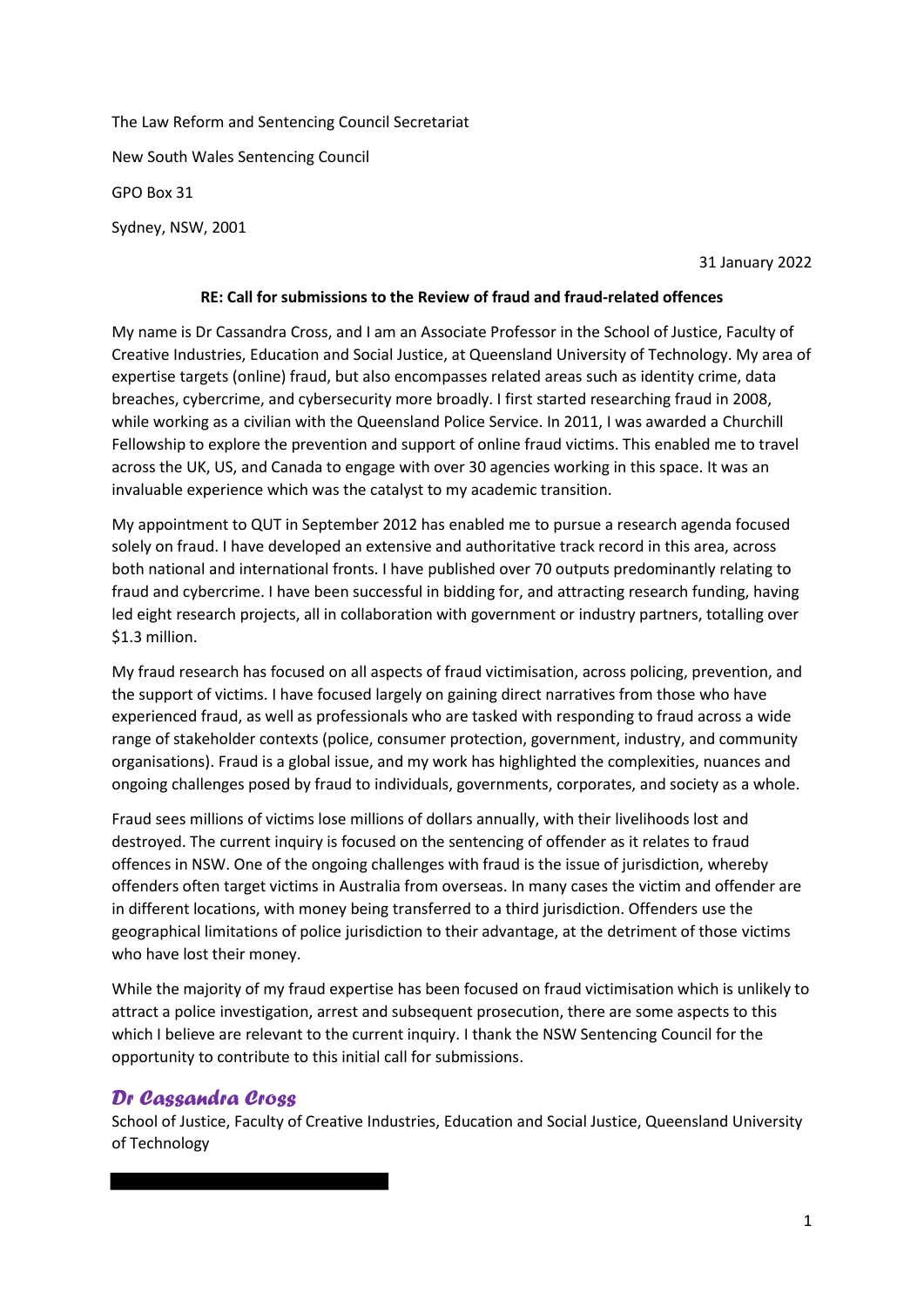The following submission is based on my collective research into fraud, which extends back to my first project in 2008. It draws largely on the direct narratives of fraud victims I have interviewed across the years, as well as my many interactions with other scholars, law enforcement, government and non-government agencies who work within the fraud space.

The submission focuses on the following two questions proposed stemming from the terms of reference:

- What factors should courts take into account when sentencing for fraud?
- Does sentencing for fraud appropriately respond to the needs of fraud victims?

However, before detailing my response, it is important to note upfront some key facts about fraud, which should underpin the current inquiry's considerations.

## An overview of fraud

At its core, fraud is characterised by lying, cheating and deception, to obtain a financial reward. In most cases, this will see an offender gain a direct money transfer from a victim, but it can also encompass the harvesting of personal information and identity credentials to perpetrate a variety of identity crimes (such as setting up new credit cards, loans, and lines of credit).

The known losses to fraud are substantial. The Australian Competition and Consumer Commission (ACCC) reported losses of over AUD\$850 million by Australians in 2020, up from AUD\$634 million in 2019. While the official statistics are not yet released for 2021, it is anticipated that reported losses will exceed one billion dollars for the first time. This is not only occurring in Australia, with the United States of America reported over USD\$4.2 billion lost to fraud in 2020, up from USD\$3.5 billion the previous year. Increases in reported losses are repeated across countries worldwide.

Despite the magnitude of known financial losses, these are likely only a minority of actual losses experienced by fraud victims. Fraud is known to have one of the lowest reporting rates of all crime types. It is usually estimated that less than one third of all fraud offences are ever reported to authorities. Further, these figures do not include the extensive range of non-financial harms experienced by victims of fraud in the aftermath of an incident. Combined, the actual losses sustained because of fraud are arguably more sizeable than is currently known.

In recognising the low reporting rates for fraud, many factors contribute to this. The first is the ability for victims to navigate what is termed the "fraud justice network". In the context of fraud, there are a multitude of agencies that a victim can potentially contact to lodge a complaint and seek action. This may include police, banks and financial institutions, consumer protection agencies and a range of government and non-government organisations (dependent on the situation). In having so many agencies who could *potentially* take a complaint, victims find difficulty in finding an agency who will take the complaint, as many will refer victims onto another agency, known as the "merrygo-round" effect. This recognises that fraud victims are often passed from one agency to another, in the hope of being able to submit a complaint and initiate any action. In some ways, the establishment of "Report Cyber" (online reporting mechanism for cybercrime in Australia) has overcome this, however victims still report frustration and difficulty, and are often forced to interact with several agencies unsuccessfully regarding their incident.

In addition to the above, there are other reasons why victims do not report fraud offences. This includes victims not recognising their own victimization; not being sure of whether an offence has occurred; believing that the offence is too trivial; a lack of knowledge about who to report the incident to; and a belief that nothing can be done about it. Fraud also suffers from a strong negative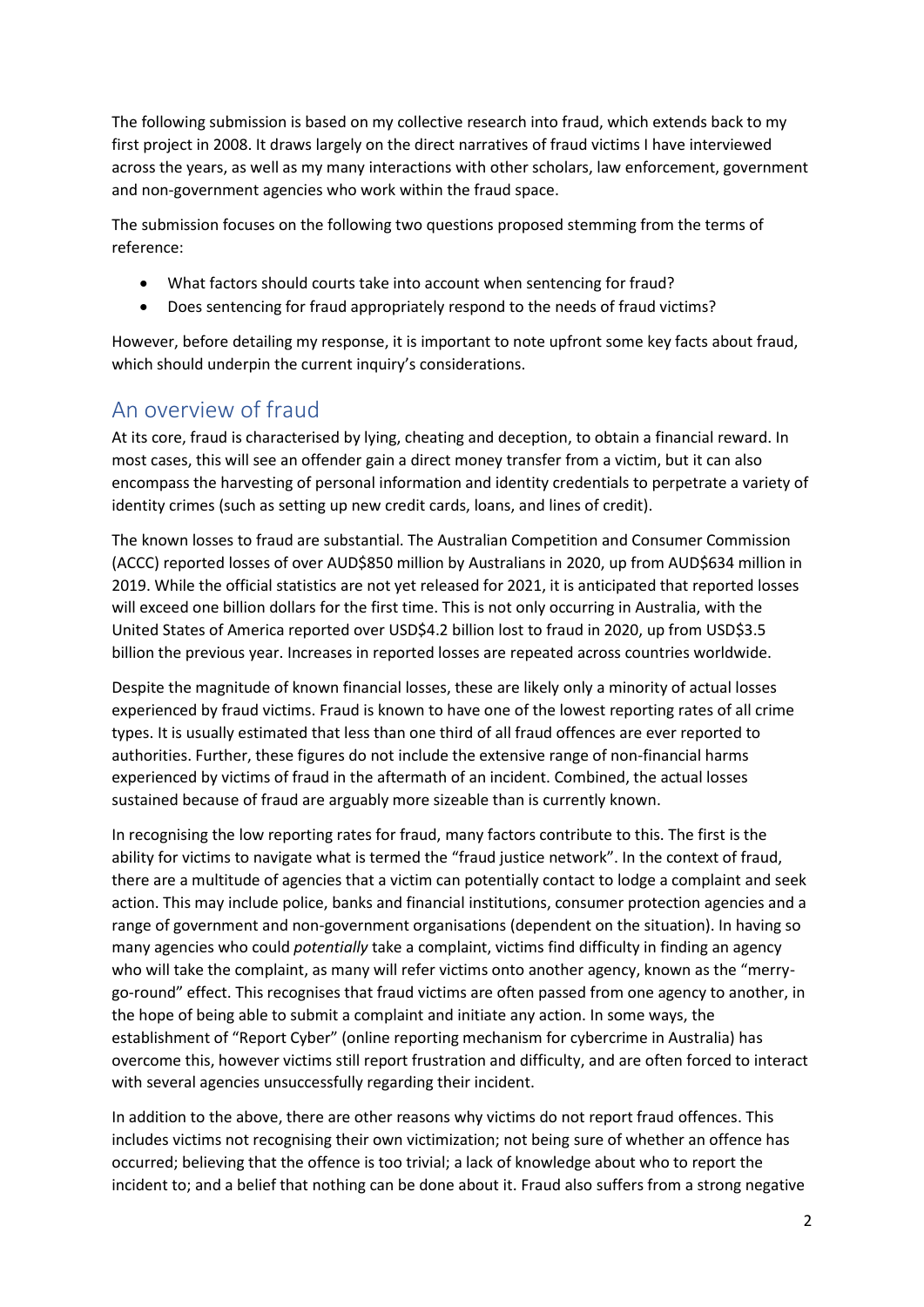stereotype associated with victimisation. Fraud victims are unique in that they usually play an active role in victimisation, through the sending of money to an offender, or the sending of personal information. In this way, there is a strong sense of shame and embarrassment about being a victim and a corresponding a sense of guilt and personal responsibility in their circumstances. This is often affirmed by third parties, including family, friends, and authorities. Victims overwhelmingly report negative experiences in attempting to report fraud, from outright humiliation and degradation, through to not being believed and refused the ability to make a complaint. Victim's fear disclosing what has occurred, with many (particularly older victims) reporting being disowned by their families, having had access to their grandchildren withheld, and a questioning of their capacity.

Fraud is not a new offence, having existed for generations. However, the evolution of technology has significantly altered the vulnerability profile of many across society, and exponentially increased the ability of offenders to target potential victims. Offenders can use social media and other communication platforms to easily connect with those globally. Offenders are highly skilled, tech savvy individuals, who are able to identify a weakness or vulnerability and exploit it mercilessly. The affordances of technology and the internet work clearly in favour of offenders, through the challenges posed to verifying the authenticity of an identity online. Offenders have embraced using a range of synthetic and stolen identities to deceive their victims.

The internet has also impacted on the ability of police and other law enforcement agencies to effectively investigate and arrest fraud offences. Offenders usually target victims outside of their own jurisdiction, which poses a challenge to the traditional geographically based model of policing and authority in existence. Given an offence usually is attributed to the jurisdiction of the offender, victims in Australia struggle to gain any investigation from police agencies. Offenders also use the cover of anonymity and identity theft to commit their offences. It is therefore difficult to attribute offences to an unknown entity. While in most cases, fraud does have a money trail, this also poses difficulties as offenders are increasingly using money mules as vehicles for receiving and transferring their funds. In many cases, fraud also requires a specific skill set on the part of a police officer. Fraud can be difficult to detect, investigate and prosecute. Further, fraud has never been the priority of police agencies, with resources focused on other crime types.

Overall, the above paints a sober picture of the complexities and nuances associated with fraud. In the large majority of circumstances, victims in New South Wales (and Australia) will be unable to lodge a complaint that leads to the investigation, arrest and successful prosecution of an offender. In this way, the current inquiry is important, but speaks to a niche category of victims. This in no way diminishes the experience of those who are successful in having their case prosecuted. Every fraud victim deserves to have an outcome, regardless of how the fraud was perpetrated against them. However, it is important to locate this in the broader context of fraud, and to understand the limitations of focusing solely on the sentencing of fraud offences. It is only a very small population of individual victims who will achieve this outcome. The majority will get no response, no outcome, and have no sense of justice afforded to them and their circumstances, despite many having lost everything.

# What factors should courts take into account when sentencing for fraud?

As stated, most of my work to date has been with victims who are unable to achieve a successful prosecution through the courts and for who the above question is somewhat irrelevant. This has focused predominantly on individuals as victims but has also encompassed several small businesses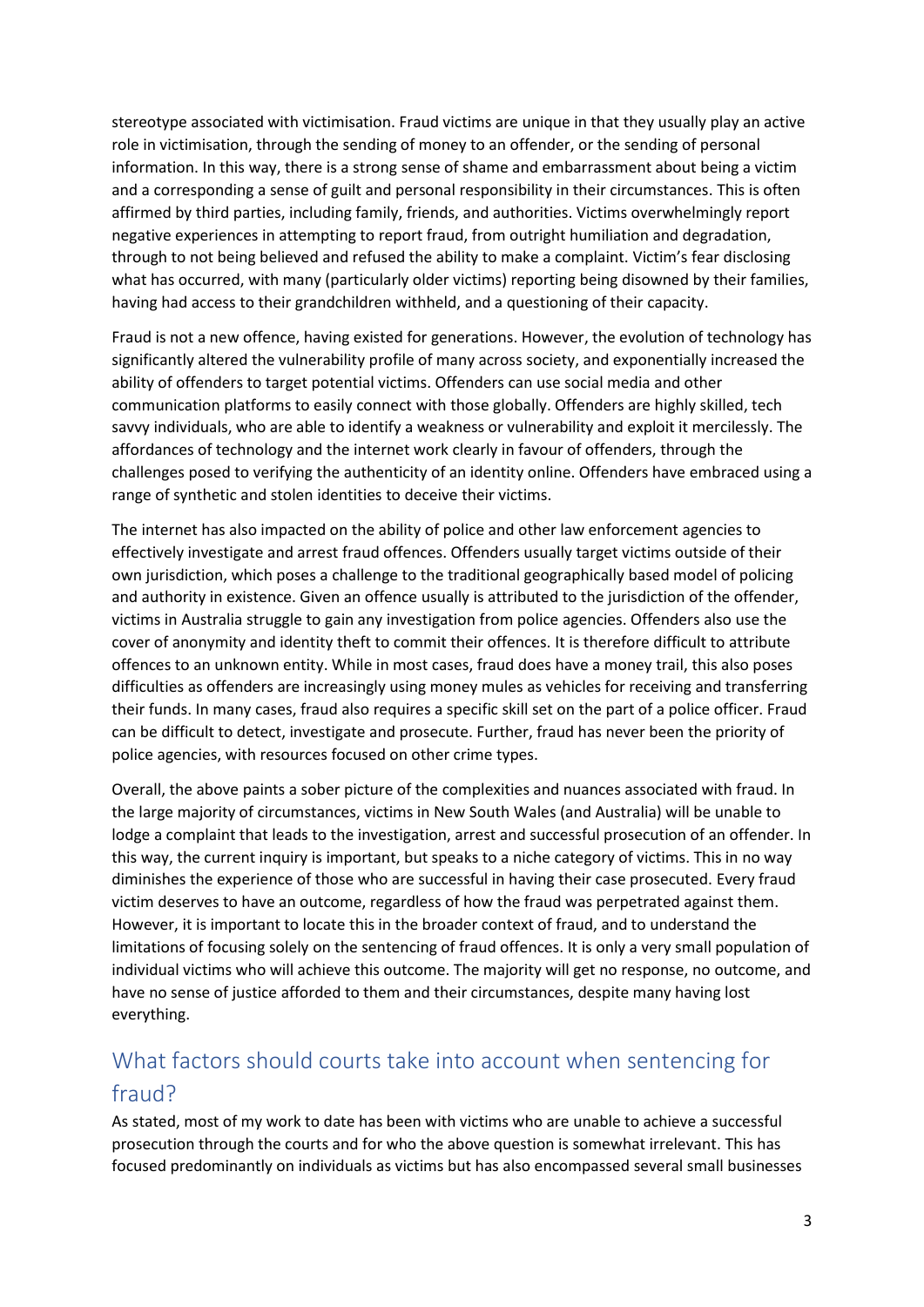who have been defrauded through various schemes. It has focused on individuals as victims, not as those perpetrating fraud against organisations. Despite this, there are some overriding points that I believe should be considered in the sentencing of fraud offences at any level.

The first concerns the overall impact of fraud. While fraud is focused on financial gain, it is a myth to think that fraud losses are only financial. Instead, there are a wide range of non-financial losses which victims experience in addition to any loss of money. This includes a physical deterioration of their physical and emotional wellbeing, varying levels of depression, relationship breakdown, unemployment, homelessness, and in extreme cases suicide. Victims often speak of the violation and betrayal they have experienced at the hands of the offender, and the long last impacts of this on their ability to move forward. There are some studies which equate the impact of fraud victimisation as similar to those who experience violent crime. The severity of the impact should not be underestimated, under an assumption that fraud is categorised as a "property" crime. Fraud offenders employ the use of directly personal and intimate techniques of persuasion and control, which can destroy the lives of those targeted. Research documents the use of grooming, marketing and persuasion techniques, social engineering techniques, and most recently, the use of psychological abuse techniques (as established within domestic violence contexts), to gain compliance from victims.

Further to this, I have recently completed research which begins to document the fear of crime experienced by romance fraud victims. There are those who have been defrauded through the intimacy of what they believed was a genuine relationship, who suffer the acute and ongoing effects of fear of crime in the aftermath of an incident. They express a genuine concern for their physical safety, for that of their families, and for that of their identity. This is also expressed in an altruistic manner, as a fear of victimisation for others. It can manifest itself in simple actions such as closing bank accounts and resetting passwords. But it can also manifest itself in extreme actions of moving house and uprooting one's life to try and regain a sense of control and safety. For those who do not have the resources to sever ties and establish themselves in a new location, the fear is palpable and unrelenting. This is the first piece of work to acknowledge the ongoing impacts arising from fear of crime, and its obvious transcendence across online and offline boundaries.

The sentencing of any fraud offender should account for the impacts described above, in terms of recognising the reality of fraud victimisation, and the ongoing and sometimes acute harm which may be experienced by a portion of victims long after the last amount of money has been sent.

# Does sentencing for fraud appropriately respond to the needs of fraud victims?

In the research I have conducted, fraud victims are clear in articulating their needs. First, there is an overwhelming emphasis on the importance of being acknowledged and having what has occurred to them recognised. Their inability to lodge a complaint in many circumstances, and the lack of action which arises from any complaint, leaves many feeling that what has occurred has been minimised and trivialised by those around them. Many victims will experience additional trauma and suffering at the hands of the system in attempting to lodge a complaint and seek any sense of justice. Second, many victims seek action. This might be in the form of an investigation, and of potentially getting their money back but it also speaks to the desire the prevent their occurrence from happening to others. Action involves listening and not promising to do something that cannot be accomplished.

In the current context, the sentencing of a fraud offender clearly achieves the goals that many victims express. It means that an offence has been recognised, an offender has been located and